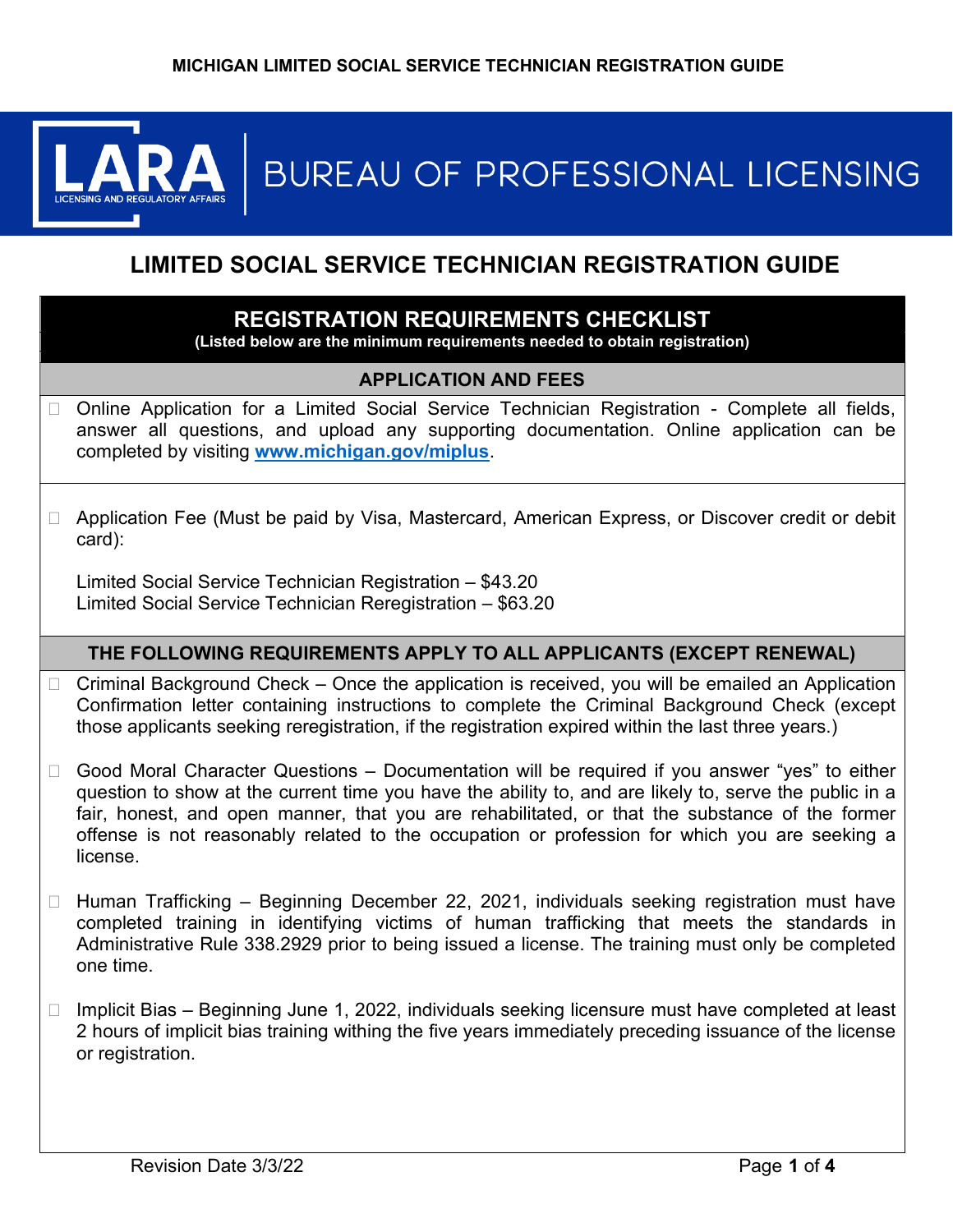- $\Box$  Social Security Number An individual applying for registration is required to provide his or her social security number at the time of application. If exempt under law from obtaining an SSN or do not have an SSN, the SSN affidavit form will be required to be uploaded at the time the application is submitted.
- $\Box$  Verification of Licensure Verification of licensure must be sent directly to our office by the licensing agency of any state or province of Canada in which you hold or ever held a license or registration as a limited social service technician. Verification includes, but is not limited to, showing proof that the applicant's license is in good standing and, if applicable, the record of any disciplinary action taken or pending against the applicant. Verification can be emailed to bpldata@michigan.gov or mailed to the Bureau of Professional Licensing at PO Box 30670, Lansing, MI 48909.
- $\Box$  English Language Proficiency An individual applying for registration must demonstrate a working knowledge of the English language. This can be established if either the applicant's required health professional educational program was taught in English, a transcript establishes the applicant earned not less than 60 college level credits from an English-speaking graduate or undergraduate school, or that the applicant obtained a passing score on an approved English proficiency exam as established by the department under  $R$  338.7002b(2) of the Public Health Code – General Rules.

# REQUIREMENTS FOR REGISTRATION

- □ Submit the Certification of Education for Limited Social Service Technician Registration form to show proof of completion of an associate degree in Social Work from an accredited college. The form must come directly from the school and can be emailed to bpldata@michigan.gov or mailed to the Bureau of Professional Licensing, PO Box 30670, Lansing, MI 48909.
	- $\triangleright$  If the educational program was not taught in the US or Canada, please submit a credential evaluation from the Council on Social Work Education (CSWE). Credential evaluations can be emailed to bpldata@michigan.gov or mailed to the Bureau of Professional Licensing, PO Box 30670, Lansing, MI 48909.
- OR
- □ Submit the Certification of Education for Limited Social Service Technician Registration form to show proof of completion of a minimum of 60 semester or 90 quarter credit hours from an accredited college including a minimum of 20 semester or 30 quarter credit hours of relevant human services course work. The form must come directly from the school and can be emailed to bpldata@michigan.gov or mailed to the Bureau of Professional Licensing, PO Box 30670, Lansing, MI 48909.

# AND

□ Have your supervisor submit the completed Supervisor's Verification of Social Service Employment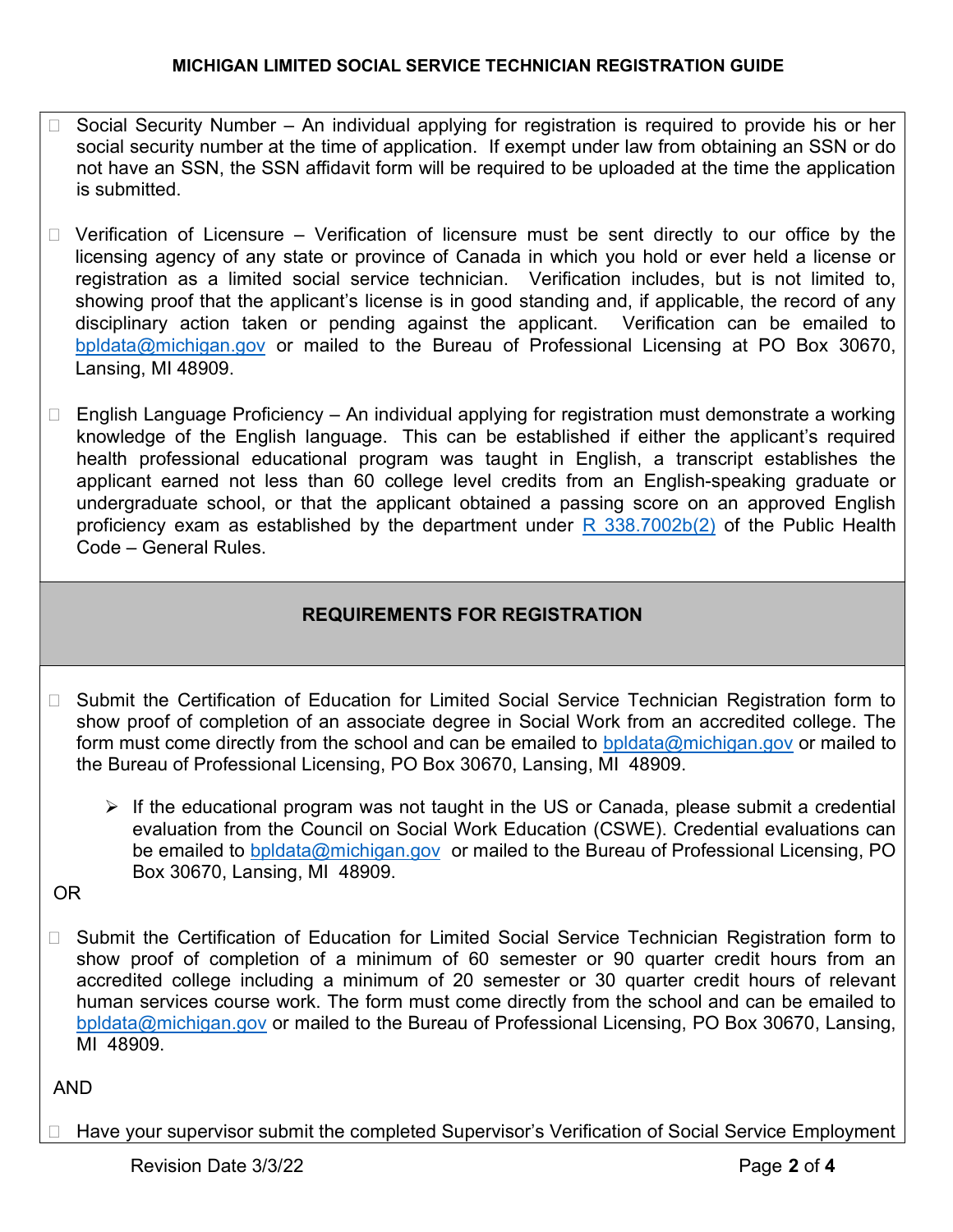#### MICHIGAN LIMITED SOCIAL SERVICE TECHNICIAN REGISTRATION GUIDE

form confirming current employment in the practice of social work. The form can be emailed to bpldata@michigan.gov or mailed to the Bureau of Professional Licensing, PO Box 30670, Lansing, MI 48909.

#### ADDITIONAL REQUIREMENTS FOR REGISTRATION BY ENDORSEMENT FOR THOSE REGISTERED IN A PROVINCE OF CANADA (These are in addition to the requirements stated above that apply to ALL Applicants)

- D Verification of the completion of the educational requirements for a limited social service technician license in a province of Canada or another state to obtain licensure or registration as a social service technician in a province of Canada or another state. Verification can be emailed to bpldata@michigan.gov or mailed to the Bureau of Professional Licensing at PO Box 30670, Lansing, MI 48909.
- $\Box$  Verification of Licensure Verification of licensure must be sent directly to our office by the licensing agency of any state or province of Canada which you hold or ever held a license or registration as a limited social service technician. Verification includes, but is not limited to, showing proof that the applicant's license is in good standing and, if applicable, any disciplinary action taken or pending against the applicant. Verification can be emailed to bpldata@michigan.gov or mailed to the Bureau of Professional Licensing at PO Box 30670, Lansing, MI 48909.

## REQUIREMENTS FOR LIMITED SOCIAL SERVICE TECHNICIAN REREGISTRATION

- □ Online application can be completed by visiting www.michigan.gov/miplus. Once logged in, select Licenses, select "Modification" next to your license number and then select "Reregistration."
- □ Submit the Supervisor's Verification of Social Service Employment Form confirming current employment in the practice of social work. The form can be emailed to bpldata@michigan.gov or mailed to the Bureau of Professional Licensing, PO Box 30670, Lansing, MI 48909.

# RENEWAL REQUIREMENTS CHECKLIST